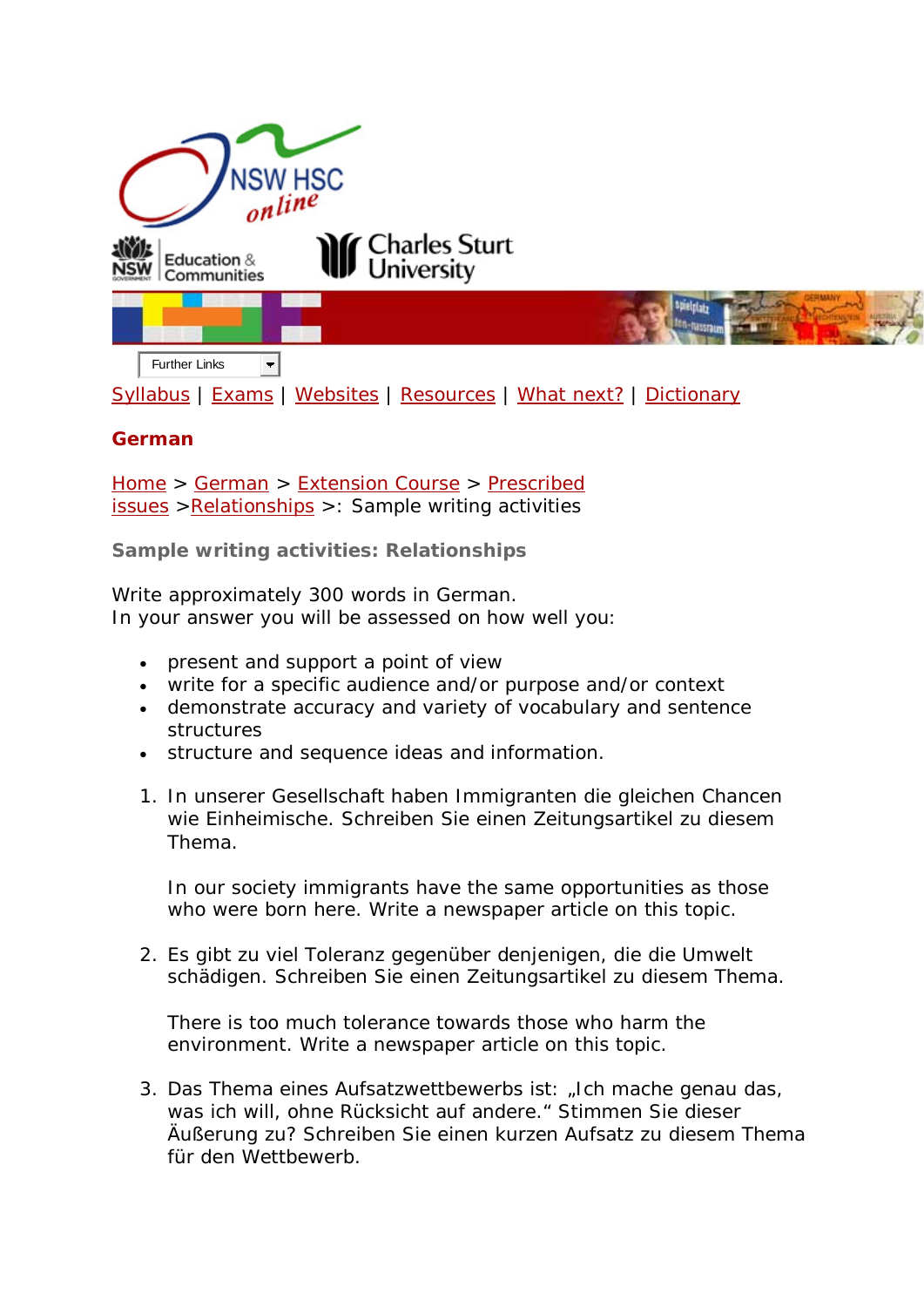The topic of a short essay competition is "I'll do exactly what I want, no matter whom it affects." Do you agree with this statement? Write a short essay on this topic for the competition.

4. *In unserer Gesellschaft sind alle Vorurteile schon abgebaut worden. Schreiben Sie den Entwurf für eine Rede an Ihre Jahrgangsstufe zu diesem Thema.*

In our society all prejudices have already been removed. Write a draft of a speech to your class on this topic.

*5. Schreiben Sie einen Brief an die Zeitschrift "Heute" zum Thema: "Hausmann sein ist für Männer immer noch ein inakzeptabler Beruf. Das ändert sich nie".*

Write a letter to the editor from the magazine *Heute* on the following topic: "To be a 'houseman' is an unacceptable career option for men. That will never change."

*6. Der Anteil alter Menschen an der Bevölkerung wächst. Sie werden jedoch oft zu respektlos behandelt, was ihnen das Leben schwer macht. Schreiben Sie den Entwurf für eine Rede an Ihre Jugendklubmitglieder zu diesem Thema.*

The number of older people in the population is increasing. However they are often treated without respect which makes life difficult for them. Write the script of a speech to the members of your youth club on this topic.

*7. Sie nehmen an einem Schulwettbewerb teil. Das Thema lautet: "Zu oft sieht die Gesellschaft Senioren als eine Last an, statt sie als eine Quelle von Erfahrung und Kompetenz zu schätzen." Schreiben Sie einen Aufsatz, in dem Sie Ihre Einstellung äuβern.* 

You are entering a local schools' competition with the following topic: "Seniors are too often seen as a burden rather than having a wealth of knowledge and experience from which society can take advantage." Write a short essay expressing your opinion on this topic.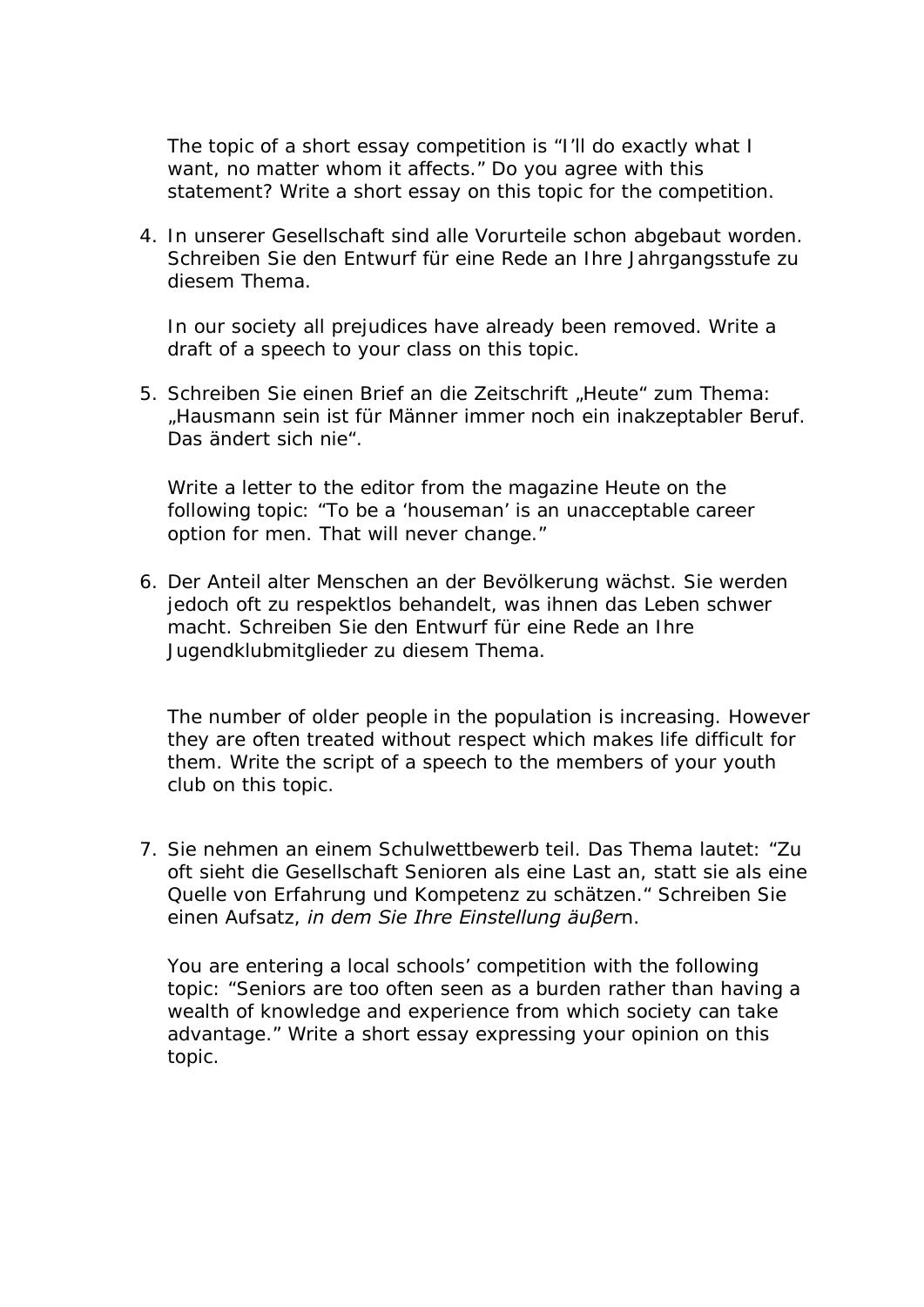[Marking guidelines](http://www.hsc.csu.edu.au/german/extension/issues/tolerance/3754/marking_guidelines.htm)



[Syllabus](http://www.boardofstudies.nsw.edu.au/syllabus_hsc/) | [Exams](http://www.boardofstudies.nsw.edu.au/hsc_exams/) | [Websites](http://www.hsc.csu.edu.au/german/websites/4262/german_websites.htm) | [Resources](http://www.hsc.csu.edu.au/german/resources/2367/index.htm) | [What next?](http://www.hsc.csu.edu.au/german/what_next/2369/index.html) | [Dictionary](http://www.hsc.csu.edu.au/german/dictionary/2370/index.htm)

## **German**

[Home](http://www.hsc.csu.edu.au/) > [German](http://www.hsc.csu.edu.au/german/) > [Extension Course](http://www.hsc.csu.edu.au/german/#112077) > [Prescribed](http://www.hsc.csu.edu.au/german/#112078)  [issues](http://www.hsc.csu.edu.au/german/#112078) >Relationships > Sample writing activities

**Writing in German: Marking guidelines**

The following marking guidelines were developed by the Board of Studies NSW as part of the 2007 German Extension examination package.

| <b>Criteria</b>                                                                                                                                                                                                                                                                                                                                                                      | <b>Marks</b> |
|--------------------------------------------------------------------------------------------------------------------------------------------------------------------------------------------------------------------------------------------------------------------------------------------------------------------------------------------------------------------------------------|--------------|
| Presents and develops a sophisticated, coherent<br>argument, discussion or explanation<br>Writes effectively and perceptively for a specific<br>audience, purpose and context<br>Demonstrates breadth and depth in the treatment of<br>relevant ideas<br>Writes with a high level of grammatical accuracy,<br>and breadth and sophistication of vocabulary and<br>sentence structure | $13 - 15$    |
| Presents and develops a coherent argument,<br>discussion or explanation<br>Writes effectively for a specific audience, purpose<br>and context<br>Demonstrates breadth and some depth in the use of<br>$\bullet$<br>relevant supporting material and examples<br>Writes accurately using a range of vocabulary and<br>sentence structures                                             | $10 - 12$    |